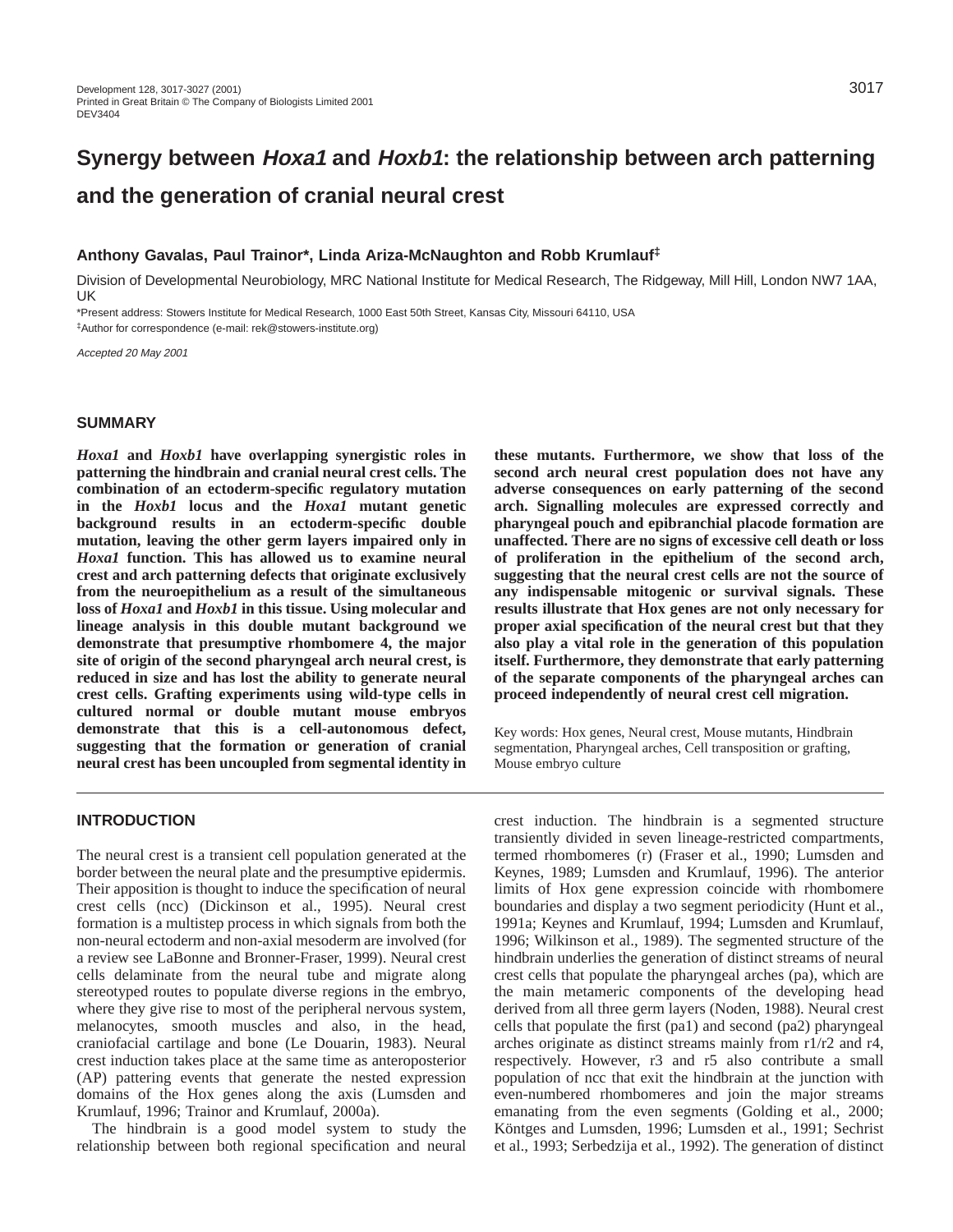ncc streams is attributed to a combination of interrhombomeric signalling that leads to cell death in r3 and r5 (Graham et al., 1994; Graham et al., 1993; Graham et al., 1988), exclusion of crest cells from the adjacent mesenchyme (Farlie et al., 1999) and patterning information from the rhombomeres to the adjacent mesenchyme (Golding et al., 2000).

Tissue interactions in the pharyngeal arches are important for proper patterning. The migrating ncc ensheath the cranial paraxial mesoderm in each arch and provide signals that govern muscle identities (Köntges and Lumsden, 1996; Noden, 1983; Noden, 1986; Noden, 1988; Trainor and Tam, 1995; Trainor et al., 1994). Early transplantation experiments suggested that migrating ncc were pre-patterned according to their axial level of origin (Noden, 1983; Noden, 1988), but transplantation of rhombomeric tissue in mouse and chick have revealed the importance of cell community effects and an extensive degree of ncc plasticity in response to mesodermal signals in the arches (Grapin-Botton et al., 1995; Itasaki et al., 1996; Trainor and Krumlauf, 2000a; Trainor et al., 2000). However, ablations of the neural tube in the chick suggest that initial pharyngeal arch patterning may occur in the absence of substantial amounts of ncc (Veitch et al., 1999). Furthermore, studies in chick and mouse have shown that *Hoxa2* expression in the ncc is independently regulated from that in the neural epithelium (Maconochie et al., 1999; Mallo and Brandlin, 1997; Nonchev et al., 1996; Prince and Lumsden, 1994).

Analyses in mice with functional knockouts (KO) of Hox genes have suggested that patterning defects in the neuroepithelium or the pharyngeal arches are to a large extent independent (Rijli et al., 1998). The *Hoxa2* mutation resulted in re-specification of the second arch neural crest towards firstarch identity in the absence of neural epithelial defects in r4, the segment from which this population is derived (Gavalas et al., 1997; Gendron-Maguire et al., 1993; Rijli et al., 1993). Mutation of *Hoxb1* exclusively affected specification of the r4 neuroepithelium, even though *Hoxb1* is also expressed in the neurogenic crest of the second arch (Goddard et al., 1996; Hunt et al., 1991b; Murphy and Hill, 1991; Studer et al., 1996). Hypoplasias of ncc-derived elements in the *Hoxa1* mutants were attributed largely to segmentation defects in the hindbrain that resulted in a dramatically reduced r4 territory and a misplaced otocyst that occluded neural crest migration (Chisaka et al., 1992; Lufkin et al., 1991; Mark et al., 1993). The analysis of combined *Hoxa1* and *Hoxb1* null mutants revealed extensive synergy between the two genes. Prominent among the defects observed was the loss of all second archderived elements, owing to neural crest specification defects (Gavalas et al., 1998; Rossel and Capecchi, 1999; Studer et al., 1998).

The mechanisms responsible for generating these ncc defects remained unknown and they could be due to effects of the double mutation on any of the components of the pharyngeal arches, the neuroepithelium or a combination thereof. To address this problem, we have taken advantage of a mutation inactivating a 3′ retinoic acid response element (RARE) essential for early expression of *Hoxb1* in neural ectoderm (Marshall et al., 1994; Studer et al., 1998). Both *Hoxa1*−*/*−*/Hoxb1*−*/*<sup>−</sup> and *Hoxa1*−*/*−*/Hoxb1 3*′*RARE*−*/*<sup>−</sup> double mutants lose the ncc-derived second arch elements despite their retaining an r4-like territory. However, *Hoxa1*−*/*−*/Hoxb1*−*/*<sup>−</sup>

mutants present additional defects in pharyngeal arch and cranial nerve patterning, suggesting a direct synergistic role of *Hoxa1* and *Hoxb1* in other aspects of pharyngeal arch development beyond ncc patterning itself (Gavalas et al., 1998). In order to exclude indirect effects of the mutant second arch environment on ncc development, we focused our analysis on the *Hoxa1*−*/*−*/Hoxb1 3*′*RARE*−*/*<sup>−</sup> double mutants. The combination of the *Hoxa1* with the *Hoxb1 3*′*RARE* mutation resulted in an ectoderm-specific double mutation, leaving the other germ layers impaired only in *Hoxa1* function. As the migration route and gene expression patterns of the r4 ncc are not qualitatively affected in the *Hoxa1* mutants (Mark et al., 1993; Gavalas et al., 1998; this work), the mesodermal and pharyngeal arch environment remain permissive to ncc migration in this mutant background. Therefore, any additional ncc defects observed in the *Hoxa1*−*/*−*/Hoxb1 3*′*RARE*−*/*<sup>−</sup> double mutants should originate at the neuroepithelium itself.

In this study, using molecular and lineage analysis we have demonstrate that while the presumptive r4 territory is reduced but not absent, it is unable to generate ncc in this double mutant background. Grafting experiments in combination with mouse embryo culture also demonstrate that this is a cell-autonomous defect. These results suggest that Hox genes are not simply necessary for proper axial specification of the ncc, but that they also play a vital role in the generation of the ncc population itself.

#### **MATERIALS AND METHODS**

#### **Animals and embryo isolation for cultures**

Embryos were obtained from 2-hour morning matings (8:00 am-10:00 am) of heterozygous *Hoxa1* mutants and *Hoxa1+/*−*/Hoxb1 3*′*RARE*−*/*<sup>−</sup> mutants. The genotype of the embryos was determined using the polymerase chain reaction (PCR). The PCR conditions and primers for the *Hoxb1* 3′RARE mutation were as described (Studer et al., 1998). For the *Hoxa1* mutation, the conditions were the same and the primers used were 5′GCCATTGGCTGGTAGAGTCACGTGT3′ (common to both alleles), 5′GATGGAAGCCGGTCTTGTCGATCA-G3′ (specific for the mutant allele) and 5′CATGGGAGTCGAGAGG-TTTCCAGAG3′ (specific for the wild-type allele), which give rise to a 570 bp product for the wild-type allele and a 700 bp product for the mutated allele. Embryo culture conditions were as described previously (Trainor and Krumlauf, 2000b).

#### **Whole-mount in situ hybridisation and histology**

The following mouse cDNA templates were used: Hoxa2, Hoxb2, twist, Sox10, Fgf3, Fgf8, Shh, Bmp7, Ngn2 (Atoh4 – Mouse Genome Informatics), Pax1 and Crabp1. Antisense digoxigenin-labelled riboprobes were synthesised from linearised templates by the incorporation of digoxigenin-labelled UTP (Boehringer) using T3 or T7 or SP6 polymerase. Processing of the embryos and hybridisation with 500 ng ml<sup>-1</sup> of the probe were as described previously (Gavalas et al., 1998). The preparation of Haematoxylin and Eosin stained sections was carried out using standard histological techniques.

#### **Whole-mount detection of mitosis and apoptosis**

Embryos were fixed overnight (o/n) in 4% paraformaldehyde in phosphate-buffered saline (PBS). For whole-mount detection of mitosis, embryos were bleached in  $3\%$  H<sub>2</sub>O<sub>2</sub> in PBS for 10 minutes and subsequently washed 4×30 minutes in PBS containing 0.2% bovine serum albumin and 0.1% Triton X-100 (PBST) followed by a 30 minute wash in PBST containing 5% foetal calf serum (PBSTN). Then, embryos were incubated o/n at 4°C with a rabbit polyclonal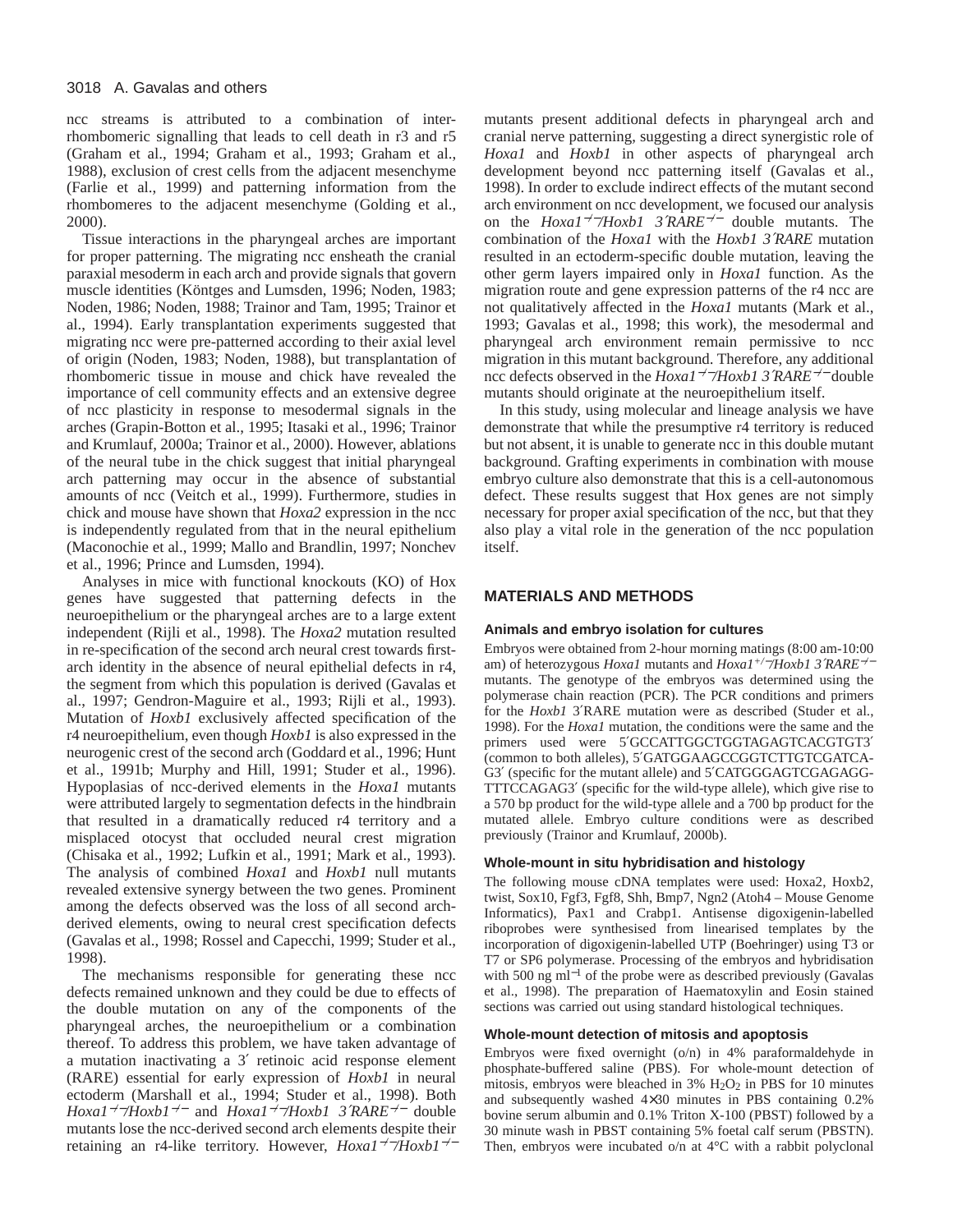antibody raised against the mitosis-specific phosphorylated histone 3 (Upstate Biotechnology Cat no 06-570) diluted 1:500 in PBST. The next day, embryos were washed seven times for 15 minutes each time with PBST and then 30 minutes with PBSTN. Then, the incubation with a goat anti-rabbit horseradish peroxidase-coupled secondary antibody (DAKO) diluted 1:400 in PBSTN was for o/n at 4°C. The following day embryos were washed seven time for 15 minutes each time in PBST and then incubated in 0.3mg/ml diaminobenzidine (DAB) in PBST for 10 minutes. The embryos were transferred in 35 mm diameter petri dishes and the reaction was carried out by incubating them in  $0.3 \text{ mg/ml}$  DAB/ $0.03\%$  H<sub>2</sub>O<sub>2</sub> in PBS. The reaction was followed in a dissection microscope and once complete (5-10 minutes) embryos were washed thoroughly in PBS, fixed in 4% paraformaldehyde in PBS for 2 hours and cleared o/n in 50% glycerol in PBT. Whole-mount detection of apoptosis was carried out using with the TUNEL method as described previously (Maden et al., 1997) and the final peroxidase reaction was as described above.

#### **Ncc lineage tracing and transplantation experiments**

Both techniques were carried out as described earlier (Trainor and Krumlauf, 2000b).

#### **RESULTS**

## **A territory with new characteristics, rx, forms in place of r4 in the Hoxa1**−*/*−**/Hoxb1** *3*′**RARE**−*/*<sup>−</sup> **mutants**

In previous analysis of *Hoxa1* and *Hoxb1* double mutants we found that the territory, which would normally form r4, has been altered in a manner not observed in either single mutant, and fails to express the appropriate r4 molecular markers (Gavalas et al., 1998; Studer et al., 1998). Our analysis of the double mutants also showed that defects in the r4-derived neural crest cells led to involution of the second arch and loss of its mesenchymal derivatives (Gavalas et al., 1998). However, the nature of these neural crest defects was unknown and could be related to processes controlling either the generation or the patterning potential of the second arch ncc. To address this issue, we have used a *Hoxb1 3*′*RARE*−*/*<sup>−</sup> (Studer et al., 1998) mutant to specifically eliminate *Hoxb1* function in ectoderm in a *Hoxa1*−*/*<sup>−</sup> genetic background (Lufkin et al., 1991).

The observed loss of second arch neural crest elements in the *Hoxa1*−*/*−*/Hoxb1 3*′*RARE*−*/*<sup>−</sup> mutants could be due to a loss of r4, the main territory of origin of second arch ncc (Lumsden et al., 1991; Sechrist et al., 1993). In the *Hoxa1* mutants, r4 is dramatically reduced when compared with wild type (Mark et al., 1993), but it does not lose the capacity to generate ncc (Mark et al., 1993). We examined whether in the double mutants a distinct territory persisted by performing double in situ hybridisation at 8.5 days post coitus (dpc) with riboprobes for *Krox20*, which marks r3 and r5 (Schneider-Maunoury et al., 1993), and *kreisler* (*kr*; Mafb – Mouse Genome Informatics), which marks r5 and r6 (Cordes and Barsh, 1994). A total of seven double mutant embryos were compared with four similarly stained *Hoxa1*−*/*<sup>−</sup> embryos and no differences were found in the extent of the territory not expressing *Krox20* and *kr* (Gavalas et al., 1998);

#### Arch patterning and cranial neural crest generation 3019

compare Fig. 1b with 1c). The boundaries between expressing and non-expressing territories were ill-defined, owing to cell mixing but the presence of non-expressing cells was clear, particularly on the dorsal aspect of the hindbrain where ncc are generated.

We then examined whether this territory persisted at later stages by staining the hindbrains of double mutant and *Hoxa1*−*/*<sup>−</sup> embryos with *Hoxa2* and *Hoxb2* riboprobes at 9.5 dpc. We found that, whereas expression of *Hoxb2* is continuous throughout the r3-r6 territories in the wild-type and *Hoxa1*−*/*<sup>−</sup> embryos (Fig. 1d,e), there is a clear field of non-expressing cells that corresponds to the presumptive r4 territory in the double mutants. However, this same area expresses *Hoxa2* (Fig. 1j), thus defining a new territory of *Hoxa2+/Hoxb2-* cells, which we designate as rx. Similar to earlier stages, the boundaries of this territory were ill defined and patches of nonexpressing cells could be seen in r3. *Hoxb2*<sup>−</sup> cells could also



**Fig. 1.** A territory with new characteristics, rx, is formed in the place of presumptive r4 in the *Hoxa1*−*/*−*/Hoxb1 3*′*RARE*−*/*<sup>−</sup> embryos. Wild-type (a,d,g), *Hoxa1*−*/*<sup>−</sup> (b,e,h) and *Hoxa1*−*/*−*/Hoxb1 3*′*RARE*−*/*<sup>−</sup> (c,f,i) embryos were processed for whole-mount in situ hybridisation with kr/Krox20 (a-c), Hoxb2 (d-f) and Hoxa2 (g-i) antisense riboprobes. Double staining with *kr/Krox20* shows that the r4 territory of wild-type embryos defined by non-expressing cells (vertical bar in a) was significantly reduced but not eliminated, to similar extents in both *Hoxa1*−*/*<sup>−</sup> and *Hoxa1*−*/*−*/Hoxb1 3*′*RARE*−*/*<sup>−</sup> (vertical bars in b,c, respectively). *Hoxb2* expression is continuous throughout the r3-r6 region in both wild-type and *Hoxa1*−*/*<sup>−</sup> embryos (d,e) but not in *Hoxa1*−*/*−*/Hoxb1 3*′*RARE*−*/*<sup>−</sup> embryos (f). There are *Hoxb2* non-expressing cells intermingled with r3 cells in both *Hoxa1*−*/*<sup>−</sup> and *Hoxa1*−*/*−*/Hoxb1 3*′*RARE*−*/*<sup>−</sup> embryos (arrowheads in e,f). Expression of *Hoxa2* is continuous throughout the r2-r6 region in wild-type (g) as well as *Hoxa1*−*/*<sup>−</sup> (h) and *Hoxa1*−*/*−*/Hoxb1 3*′*RARE*−*/*<sup>−</sup> (i) embryos.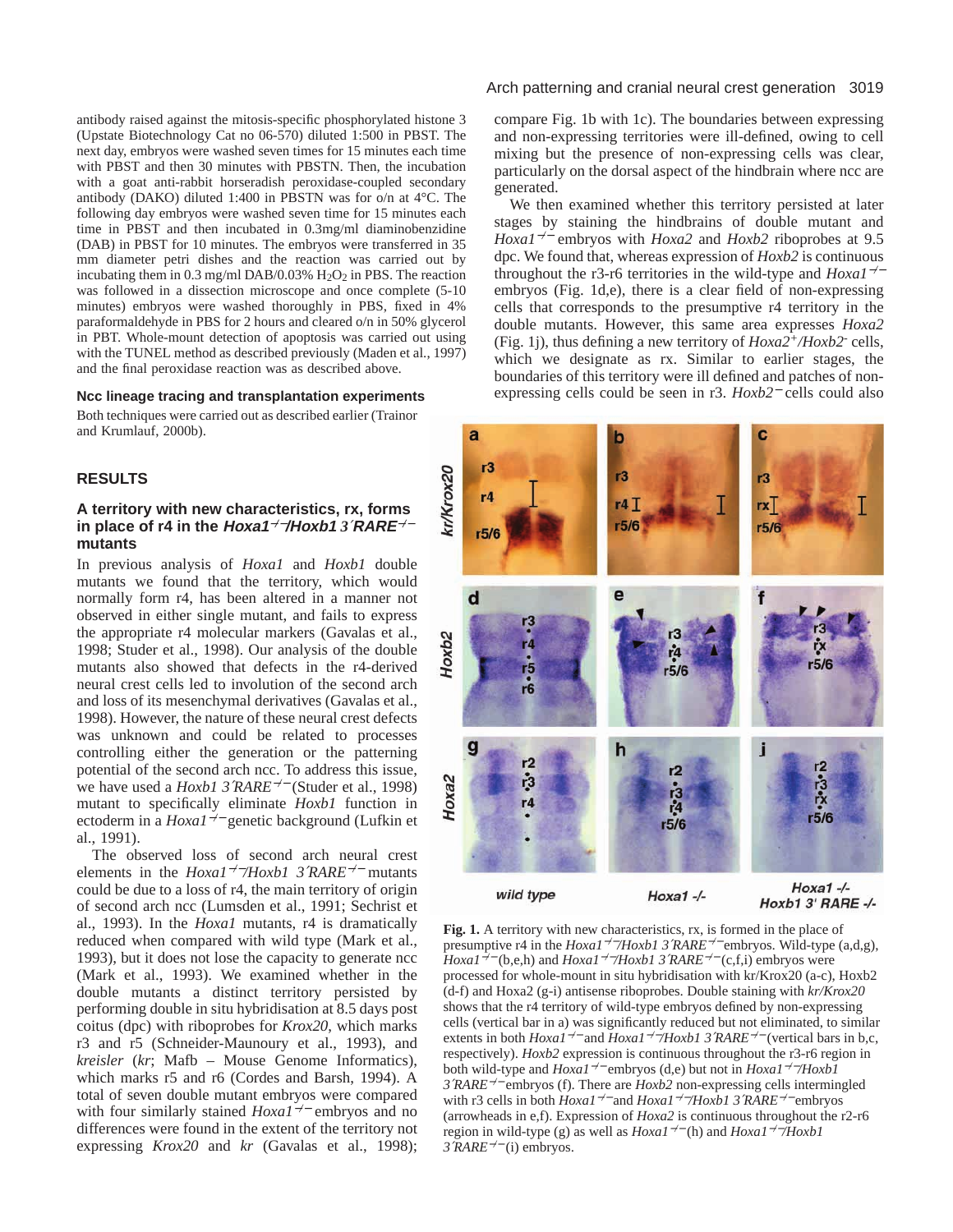## 3020 A. Gavalas and others

**Fig. 2.** Gradual loss of neural crest markers and reduction of the second arch mesenchymal population. Wild-type (a,d,g,j,m), *Hoxa1*−*/*<sup>−</sup> (b,e,h,k,n) and *Hoxa1*−*/*−*/Hoxb*1 *3*′*RARE*−*/*<sup>−</sup> (c,f,i,l,o) embryos were processed for wholemount in situ hybridisation with Hoxb2 (a-c), Hoxa2 (d-f), twist (g-i), Sox10 (j-l) antisense riboprobes and histological staining of paraffin sections (m-o). (a-f) Expression of *Hoxb2* and *Hoxa2* was significantly reduced in the second pharyngeal arch (pa2) of *Hoxa1*−*/*<sup>−</sup> embryos (b,e) and completely lost in that of *Hoxa1*−*/*−*/Hoxb1 3*′*RARE*−*/*<sup>−</sup> embryos (c,f). Expression of *Hoxb2* in the hindbrain of wildtype and *Hoxa1*−*/*<sup>−</sup> embryos was continuous but discontinuous in the hindbrain of *Hoxa1*−*/*−*/Hoxb1 3*′*RARE*−*/*<sup>−</sup> embryos, suggesting the presence of a territory distinct from r3 and r5/r6 (noted with white arrowheads in c). (g-i) Expression of the mesenchymal ncc marker *twist* was reduced in the second pharyngeal arch of *Hoxa1*−*/*<sup>−</sup> embryos and was lost in that of *Hoxa1*−*/*−*/Hoxb1 3*′*RARE*−*/*<sup>−</sup> embryos. (j-l) The neurogenic ncc marker *Sox10* was expressed in the proximal ganglia of wild-type embryos (arrows in j). Its expression was reduced in the facioacoustic ganglion of *Hoxa1*−*/*<sup>−</sup> embryos (arrow in k) and was lost in the more posterior ncc-derived ganglia of *Hoxa1<sup>-/−</sup>* embryos (asterisks in k) and in all the ncc-derived ganglia of *Hoxa1*−*/*−*/Hoxb1 3*′*RARE*−*/*<sup>−</sup> embryos (asterisks in l). (m-o) The second pharyngeal arch mesenchymal population was reduced in the *Hoxa1*−*/*<sup>−</sup> embryos and further diminished but not extinguished in the *Hoxa1*−*/*−*/Hoxb1 3*′*RARE*−*/*<sup>−</sup> embryos. ov, otic vesicle; Vg, trigeminal ganglion.

be observed interspersed in the r3 of the *Hoxa1*−*/*<sup>−</sup> embryos (arrowheads in Fig. 1e,f). *Hoxb2* remained upregulated in the dorsal edge of the rx territory. This does not necessarily represent r3 or r5 cells encroaching upon rx territory, as such upregulation is observed along the length of the caudal hindbrain in both *Hoxa1*−*/*<sup>−</sup> and double mutant embryos (Fig. 2e,f). Interestingly, this upregulation does not occur in the wild-type embryos (Fig. 1d) and it may represent an effect of the *Hoxa1* mutation itself.

#### **Neural crest migratory defects and pharyngeal arch specification defects**

To examine whether this novel rx territory is able to generate ncc, we have performed molecular analysis using general neural crest markers, as well as markers specifically expressed in the neurogenic and mesenchymal ncc.

*Hoxa2* and *Hoxb2* are expressed in the migrating neural crest of the second arch and are the only Hox genes to be expressed in its mesenchyme (Hunt et al., 1991a; Hunt et al., 1991b). At 9.5 dpc, both genes are expressed in a continuous stream from r4 to the distal tip of the second arch (Fig. 2a,d). In the *Hoxa1*−*/*<sup>−</sup> mutants, expression of *Hoxa2*, as well as *Hoxb2*, is reduced in both the migrating neural crest and the mesenchyme of the arch (Fig. 2b,e). However, expression of both genes is completely abolished in the second arch of the double mutants (Fig. 2c,f). These results closely parallel the observed changes in the expression of *AP-2* and *Crabp1* (Gavalas et al., 1998). Interestingly, in the hindbrain of the double mutants expression of *Hoxb2* but not *Hoxa2* was lost in presumptive r4 (Fig. 2c,f). This further illustrates the existence of a territory (rx) positioned between the *Hoxb2* expressing r3 and r5/r6 territories (Fig. 2c).



*Twist* encodes a basic helix-loop-helix transcription factor expressed in high levels in the mesenchyme of the pharyngeal arches and regulates the cellular phenotype and behaviour of head mesenchyme cells (Chen and Behringer, 1995). Twist expression is confined mainly at the periphery of the arch core (data not shown), suggesting that it marks mesenchymal ncc. The robust second arch expression seen in wild-type embryos (Fig. 2g) was reduced in *Hoxa1*−*/*<sup>−</sup> mutants (Fig. 2h) and it was completely abolished in the second arch of the double mutants (Fig. 2i).

*Sox10* is an HMG-box transcription factor expressed in the neural crest cells that contribute to the peripheral nervous system (Kuhlbrodt et al., 1998). At 9.5 dpc, *Sox10* is expressed in all neural crest-derived ganglia of the cranial nerves (Fig. 2j). Consistent with a general reduction of the second arch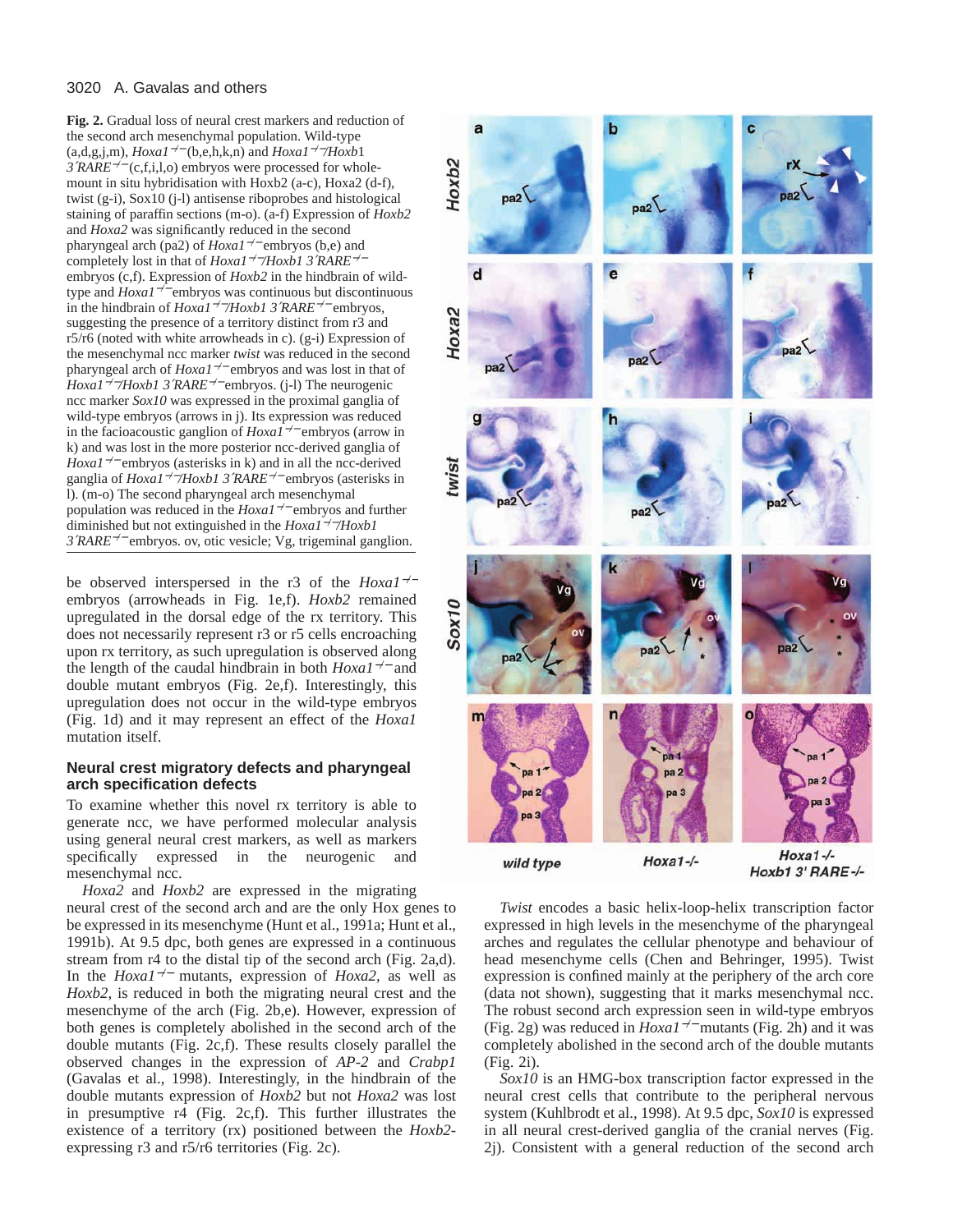**Fig. 3.** Mitotic and cell death patterns in the second pharyngeal arch are not altered despite the loss of ncc. Wildtype (a,d), *Hoxa1*−*/*<sup>−</sup> (b,e) and *Hoxa1*−*/*−*/Hoxb1 3*′*RARE*−*/*<sup>−</sup> (c,f) embryos were processed for whole-mount immunohistochemical detection of mitosis (a-c) and cell death (d-f). (a-c) Reduced but considerable mitotic activity was still detected in the second pharyngeal arch (pa2) of both *Hoxa1*−*/*<sup>−</sup> and *Hoxa1*−*/*−*/Hoxb1 3*′*RARE*−*/*<sup>−</sup> embryos. (df**)** There was no increase of cell death in the second pharyngeal arch of either *Hoxa1*−*/*<sup>−</sup> or *Hoxa1*−*/*−*/ Hoxa1*−*/*<sup>−</sup> *Hoxb1 3*′*RARE*−*/*<sup>−</sup> embryos.

neural crest cell population in the *Hoxa1* mutants (Mark et al., 1993), expression of *Sox10* was reduced in the facioacoustic ganglion of the second arch (Fig. 2k, arrow). Furthermore, *Sox10* expression was totally abolished in the territories of the neural crest derived superior ganglia of nerves IX and X. This suggests that the loss of the proximal part of these nerves in the *Hoxa1* mutants arises owing to a defect in this population. In the double mutants, *Sox10* expression in the facioacoustic ganglion of the second arch was completely abolished (Fig. 2l).

The specific loss of expression of all neural crest markers examined in pa2 suggested that neural crest cells emanating from the normal presumptive r4 territory (rx) of the double mutants either failed to emigrate and populate the

second arch, or were rapidly eliminated by cell death. Consistent with this idea, histological sections through the arch region of wild-type, *Hoxa1*−*/*<sup>−</sup> and *Hoxa1*−*/*−*/Hoxb1 3*′*RARE*−*/*<sup>−</sup> embryos show that despite the reduction (*Hoxa1*−*/*−) or loss of the second arch ncc (double mutants), mesodermal cells could still migrate and populate pa2 (Fig. 2m-o).

#### **Neural crest cells are not required for early survival and proliferation of pa2**

In view of the apparent absence or elimination of migratory ncc moving into the second arch, we examined whether this could be manifested by ectopic cell death and/or proliferative defects during early arch development. We investigated cell

**Fig. 4.** Signalling molecules are correctly expressed in the second pharyngeal arch despite the loss of ncc. Wildtype (a,d,g,j), *Hoxa1*−*/*<sup>−</sup> (b,e,h,k) and *Hoxa1*−*/*−*/ Hoxb1 3*′*RARE*−*/*<sup>−</sup> (c,f,i,l) embryos were processed for wholemount in situ hybridisation with Fgf3 (a-c), Fgf8 (d-f), Shh (g-i) and Bmp7 (j-l) antisense riboprobes. (a-c), Expression of *Fgf3* in the first and second pharyngeal pouches (pp1 and pp2, respectively) was not changed in either *Hoxa1*−*/*<sup>−</sup> or *Hoxa1–/*−*/Hoxb1 3*′*RARE*−*/*<sup>−</sup> embryos (arrows). (d-f) The weak expression of *Fgf8* on the second pharyngeal arch (pa2) was not abolished in either *Hoxa1*−*/*<sup>−</sup> or *Hoxa1*−*/*−*/Hoxb1 3*′*RARE*−*/*<sup>−</sup> embryos (arrows). (g-i) Expression of *Shh* in the second pharyngeal arch (pa2) was not abolished in either *Hoxa1*−*/*<sup>−</sup> or *Hoxa1–/*−*/Hoxb1 3*′*RARE*−*/*<sup>−</sup> embryos (arrows in). (j-l) Similarly, expression of *Bmp7* in the second pharyngeal arch (pa2) was not abolished in either *Hoxa1*−*/*<sup>−</sup> or *Hoxa1*−*/*−*/Hoxb1 3*′*RARE*−*/*<sup>−</sup> embryos. ov, otic vesicle.

# Arch patterning and cranial neural crest generation 3021



wild type

Hoxb1 3' RARE -/-

proliferation by whole-mount immunohistochemistry using a polyclonal antibody against the phosphorylated form of histone 3 (H3), which is present only in mitotic cells (Hendzel et al.,



wild type

 $Hoxa1-I$ -

 $Hoxa1-I Hoxb13'RARE-I-$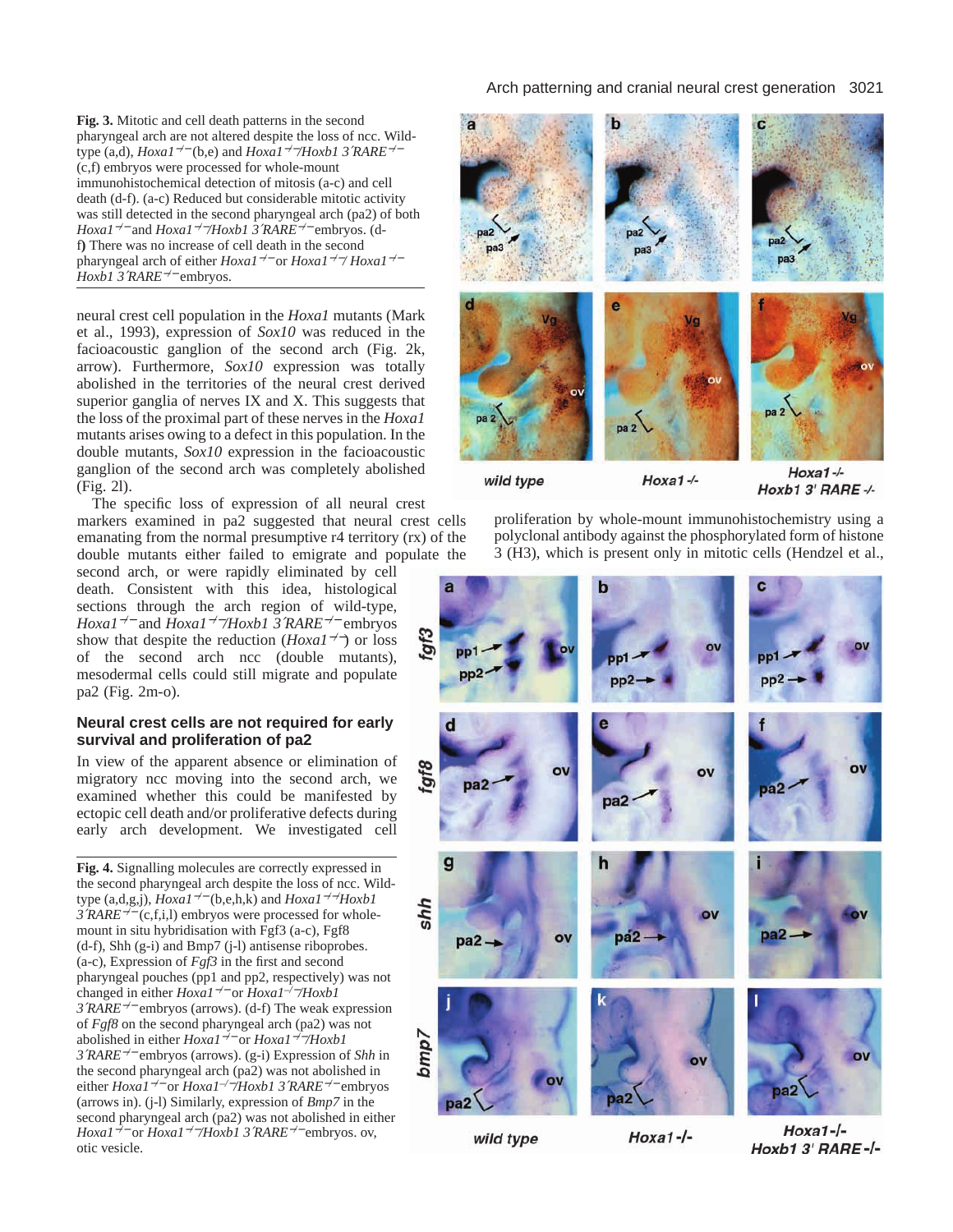**Fig. 5.** Pharyngeal pouches and epibranchial placodes develop normally despite the loss of the second arch ncc. Wild-type (a,d), *Hoxa1*−*/*<sup>−</sup> (b,e) and *Hoxa1*−*/*<sup>−</sup> */Hoxb1 3*′*RARE*−*/*<sup>−</sup> (c,f) embryos were processed for whole-mount in situ hybridisation with Pax1 (a-c) and Ngn2 (d-f) antisense riboprob*es*. (a-c) Expression of *Pax1* in the first and second pharyngeal pouches (pp1 and pp2 respectively) was not changed in either *Hoxa1*−*/*<sup>−</sup> *or Hoxb1 3*′*RARE*−*/*<sup>−</sup> embryos (arrows). (d-f) Expression of *Ngn2* in the second arch (pa2) geniculate (ge) and more posterior petrosal (pe) and nodose (no) ganglia revealed that their initial stages of development were not affected in either *Hoxa1*−*/*<sup>−</sup> or *Hoxa1*−*/*−*/Hoxb1 3*′*RARE*−*/*<sup>−</sup> embryos (arrows).

1997). Interestingly, we found that proliferation in the second arch of both *Hoxa1* and *Hoxa1/Hoxb1 3*′*RARE* mutant embryos was reduced but not eliminated (Fig. 3a-c). This reduction in number of mitotic cells in the mutants was consistent with the smaller mesenchymal population in pa2. This demonstrates that even in the absence of ncc there are still mitotically active cells in pa2.

Next, we investigated whether excessive cell death occurred in association with the absence of detectable neural crest cells. TUNEL whole-mount staining revealed that patterns of cell death in both single and double mutant backgrounds were remarkably similar to those of pa2 in wild-types embryo (Fig. 3d-f). The only detectable difference in the patterns of cell death in the mutants was seen around the otic vesicle, consistent with the underdevelopment of the otic vesicle in these mutants (Gavalas et al., 1998; Mark et al., 1993). Therefore, absence of gene expression in markers of migratory second arch ncc is not associated with a major change in mitogenic or survival signals within pa2.

**Fig. 6.** Lineage analysis of the r4 cells confirms the lack of migrating ncc in the *Hoxa1*−*/*−*/Hoxb1 3*′*RARE*−*/*<sup>−</sup> mutants. Diagrammatic representation of the experimental procedure (a-c) and the results (d-i). Wild-type (a,d,g), *Hoxa1*−*/*<sup>−</sup> (b,e,h) and *Hoxa1*−*/*−*/Hoxb1 3*′*RARE*−*/*<sup>−</sup> (c,f,i) embryos are labelled with DiI at the presumptive r4 or rx territory (arrowheads in d-f) at the five-somite stage, left in culture for 30-32 hours and examined under fluorescence for ncc migratory patterns (arrows in d,e,g,h). The area of pa2 is shown in g-i under high-power magnification. Ncc migration is reduced in the *Hoxa1*−*/*<sup>−</sup> embryos and completely abolished in *Hoxa1*−*/*−*/Hoxb1 3*′*RARE*−*/*<sup>−</sup> embryos. The segmentation defects of *Hoxa1*−*/*<sup>−</sup> or *Hoxa1*−*/*−*/Hoxb1 3*′*RARE*−*/*<sup>−</sup> result in a less conspicuous preotic sulcus (pos in a-c) and an imperceptible otic sulcus (os in a-c). Brackets in b,e denote the area of the neuroepithelium that was labelled with DiI; brackets in d-f denote the pa2 neural crest migration domain. pa1 and pa2, pharyngeal arches 1 and 2, respectively.



## **Patterning in the arch epithelium does not depend on the presence of ncc**

The above results suggest that in the absence of neural crest components other aspects of early arch patterning may not be affected. We examined a number of signalling molecules that



 $Hoxa1-I$ -

wild type

 $Hoxa1-I-$ Hoxb1 3'RARE-/-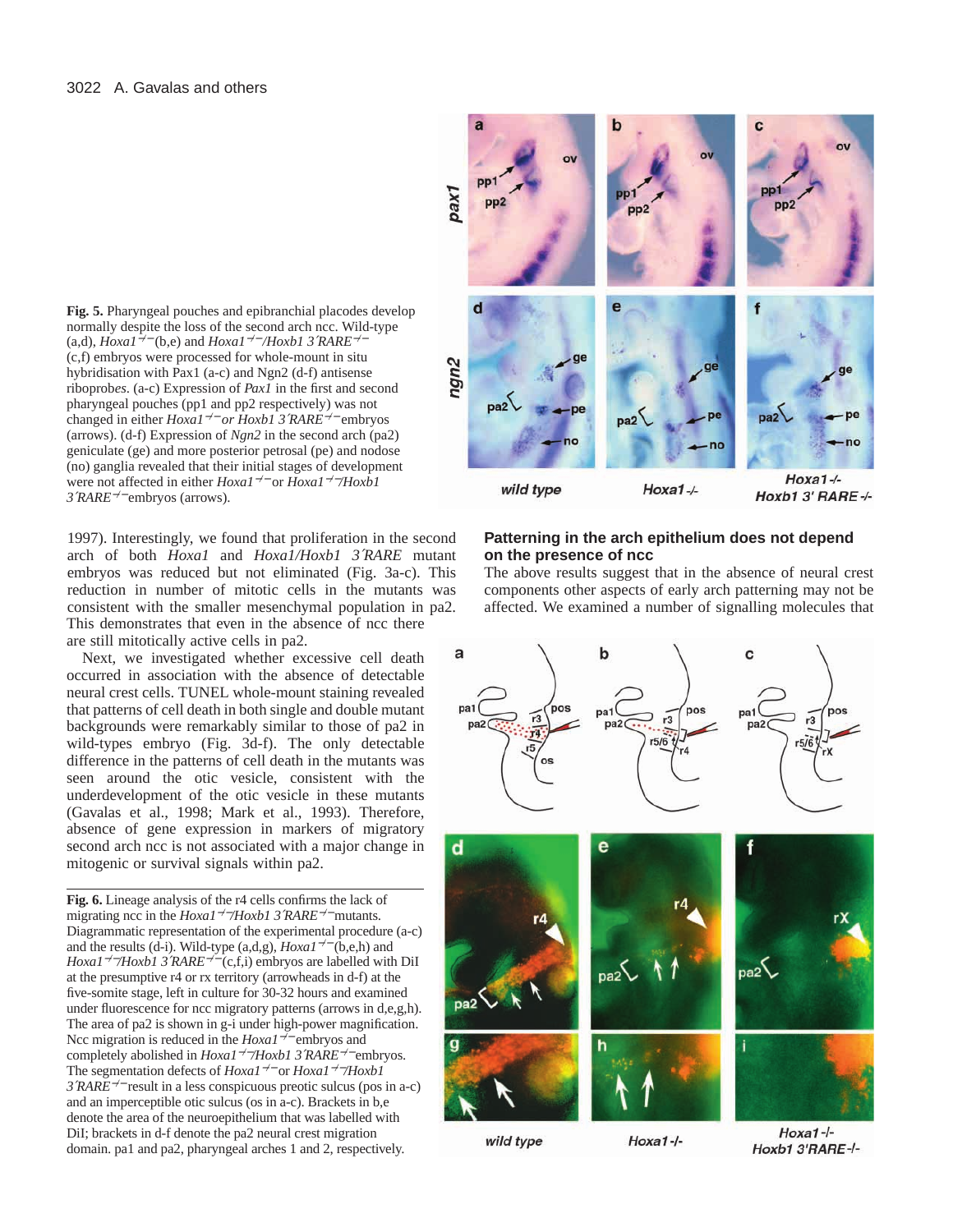#### Arch patterning and cranial neural crest generation 3023



 $Hoxa1-/-$ Hoxb1 3'RARE-/-

Hoxa1 -/-, Hoxb1 -/-

**Fig. 7.** Reduction of second pharyngeal arch delaminating ncc in the *Hoxa1*−*/*<sup>−</sup> and its loss in the *Hoxa1*−*/*−*/Hoxb1 3*′*RARE*−*/*<sup>−</sup> and *Hoxa1*−*/*−*/Hoxb1*−*/*<sup>−</sup> mutants. Wild-type (a,b), *Hoxa1*−*/*<sup>−</sup> (c,d), *Hoxa1*−*/*−*/Hoxb1 3*′*RARE*−*/*<sup>−</sup> (e,f) and *Hoxa1*−*/*−*/Hoxb1*−*/*<sup>−</sup> (g,h) Haematoxylin/Eosin stained paraffin sections (a,c,e,g) or CRABPI antisense riboprobe stained vibratome sections (b,d,f,h) at the dorsal hindbrain level. Delaminating ncc of the VII and IX ganglia can be seen in the wild-type hindbrains (arrowheads in a,b) anteriorly and posteriorly, respectively, of the otic vesicle (ov). The delaminating population anterior of the otic vesicle is greatly reduced in the *Hoxa1*−*/*<sup>−</sup> mutants (arrowheads in c,d) and completely lost in the *Hoxa1*−*/*−*/Hoxb1 3*′*RARE*−*/*<sup>−</sup> (e,f) and *Hoxa1*−*/*−*/Hoxb1*−*/*<sup>−</sup> mutants (g,h) (asterisks). The IXg ncc population still delaminates in all the mutants examined (arrowheads in c-h).

are expressed in the surface ectoderm and pharyngeal endoderm encapsulating the arch mesenchyme (Francis-West et al., 1998; Rijli et al., 1998), as reduction or changes in their expression could contribute to the developmental defects found in these mutants. At 9.25 dpc, fibroblast growth factor 3 (*Fgf3*) showed restricted strong expression in part of the second pharyngeal pouch and weak expression in the surface ectoderm of the second arch (Fig. 4a; Mahmood et al., 1995; Wilkinson et al., 1988). This expression pattern did not change appreciably in either *Hoxa1* or *Hoxa1/Hoxb1 3*′*RARE* mutants



**Fig. 8.** Transplantation experiments demonstrate that the neural crest defect in the *Hoxa1*−*/*−*/Hoxb1 3*′*RARE*−*/*<sup>−</sup> mutants is cell-autonomous. Diagrammatic representation (a,b) of the experimental procedure and the results (c,d). DiI-labelled wild-type r4 cells were transplanted in the r4 of wild-type (a,c) or rx of*Hoxa1*−*/*<sup>−</sup> */Hoxb1 3*′*RARE*−*/*<sup>−</sup> (b,d) recipient embryos at the five-somite stage. The embryos were cultured for 24 hours and then observed under fluorescence for migration patterns. The wild-type cells are able to migrate correctly into the second pharyngeal arch (pa2) of both wild-type (c) and *Hoxa1*−*/*<sup>−</sup> */Hoxb1 3*′*RARE*−*/*<sup>−</sup> (d) embryos, demonstrating that the ncc defect in the latter is cell-autonomous. os, otic sulcus; pos, preotic sulcus.

(Fig. 4b,c). At the same stage *Fgf8* was also expressed in the surface ectoderm of the second arch (Fig. 4d; Heikinheimo et al., 1994) and this expression was not affected in either of the two mutants examined (Fig. 4e,f). Targeted inactivation of *Shh* in the mouse resulted in cyclopia and loss of pharyngeal arch structures (Chiang et al., 1996), whereas sonic hedgehog (Shh) inhibition in the head mesenchyme lead to loss of pharyngeal arch structures (Ahlgren and Bronner-Fraser, 1999). Therefore, we examined *Shh* expression in the mutants but no changes were detected in either *Hoxa1* or *Hoxa1/Hoxb1 3*′*RARE* mutants (Fig. 4g-i). At 9.5 dpc, expression of bone morphogenetic protein 7 (*Bmp7*) extended over the whole arch and this generalised expression persisted in both types of mutants examined (Fig. 4j-l).

Next, we examined the expression of pharyngeal pouch and placode specific markers. *Pax1* belongs to the *Pax1/Pax9* subfamily of paired homeodomain transcription factors (Muller et al., 1996; Peters et al., 1998) and at 9.25 dpc specifically labelled the endoderm of first and second pharyngeal pouches (Fig. 5a). *Pax1* expression in the mutants was indistinguishable from that of the wild-type embryos (Fig. 5a-c). The epibranchial placodes are formed by local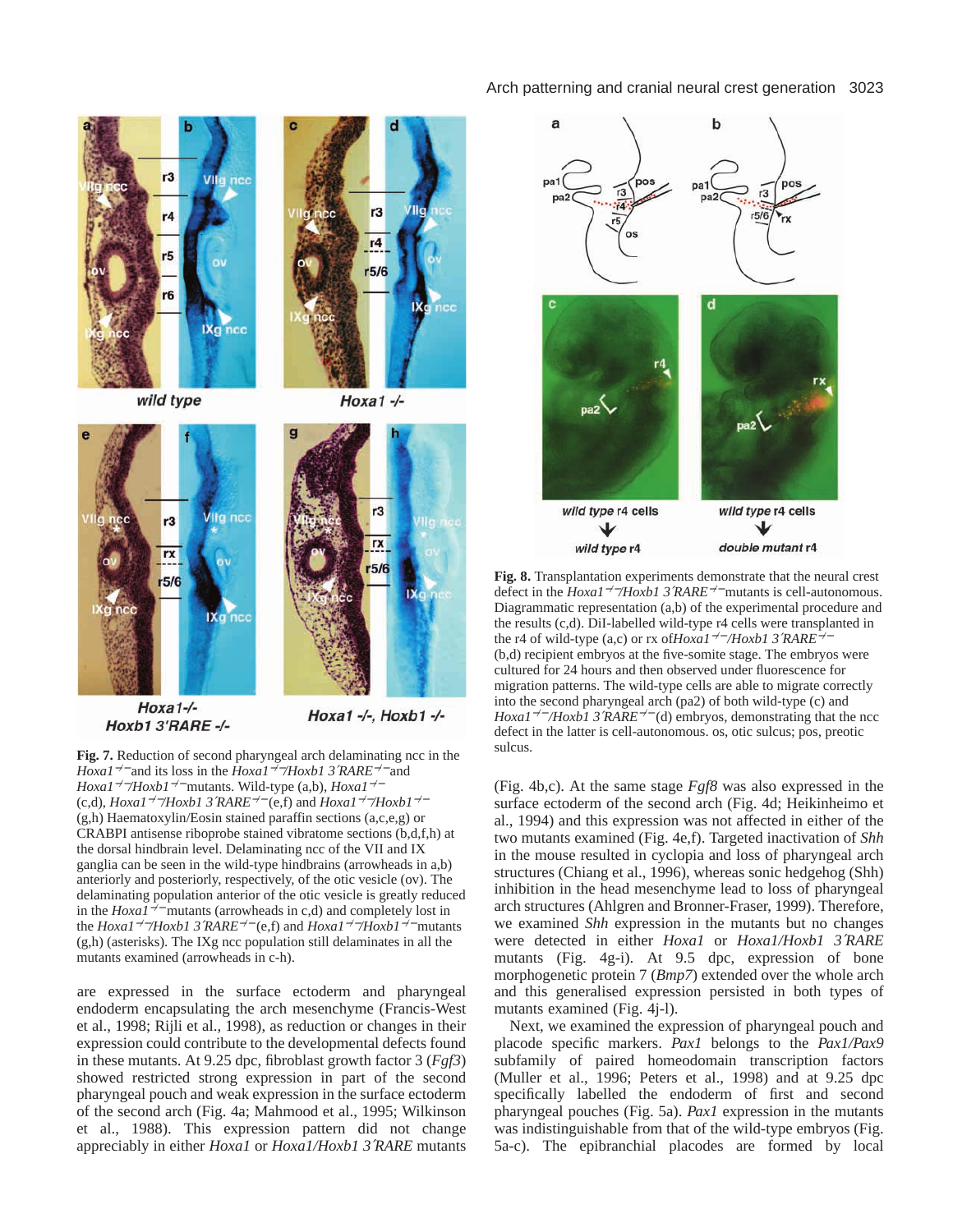## 3024 A. Gavalas and others

thickenings of the surface ectoderm and they give rise to all the cells of the inferior ganglia of the cranial nerves (Le Douarin et al., 1986). *Ngn2* is a bHLH transcription factor necessary for determination of the epibranchial placodes (Fode et al., 1998). We found that all ganglia derived from epibranchial placodes, including the second arch geniculate ganglion, expressed *Ngn2* and were formed correctly in both *Hoxa1* and *Hoxa1/Hob13*′*RARE* mutants (Fig. 5d-f). Taken together, these results suggest that important aspects of the signalling and patterning in the second arch have not been altered in the *Hoxa1/Hoxb1 3*′*RARE* mutants.

# **Lineage analysis of neural crest cell migration in Hox mutant embryos**

As early arch patterning is not affected in the double mutants and we found no evidence for increased cell death, we reexamined whether any neural crest cells that were not detected by molecular markers were migrating from the r4-like territory. To address this problem, we took advantage of our previous fate map of cranial regions (Trainor and Tam, 1995) and performed lineage analysis of neural crest cells migrating from the future r4 or rx territory of cultured wild-type and mutant mouse embryos. At 8.25 dpc (five somite embryos) the prerhombomeric territories in wild-type embryos can be distinguished based on the position of the preotic (pos) and otic sulci (os) (Fig. 6a). DiI injections into the dorsal region of future r4 in wild-type embryos, followed by embryo culture for 30-32 hours, revealed extensive labelling of cells emigrating from r4 into pa2 (Fig. 6d).

In the *Hoxa1* and *Hoxa1/Hoxb1RARE* mutants, the presumptive r4 (rx) territory is reduced in size, the pos is significantly smoother and the os has all but disappeared. Therefore, to investigate cell migration in the Hox mutants, DiI injections were made in a broad enough region to cover the presumptive r4 (rx) territory and the edges of neighbouring territories r3 and r5/6 (area labelled is denoted by brackets in Fig. 6b,c). This approach ensures that despite the loss of morphological landmarks, the r4 (rx) territories and the neighbouring r3 and r5 populations, which (in the wild-type) contribute to the ncc populating pa2 (Sechrist et al., 1993), will be labelled. In the *Hoxa1* mutants, neural crest cells migrated into pa2, but they were greatly reduced in number compared with wild type (compare Fig. 6d,g with Fig. 6e,h). In contrast, lineage analysis in the double mutants demonstrated the complete absence of migratory cells derived from rx (Fig. 6f,i). The reduction in migratory cells in the *Hoxa1* mutants and their absence in the double mutants directly correlated with the changes in the expression patterns of neural crest molecular markers. Together, these results strongly suggest that the rx territory in the *Hoxa1/Hoxb1 3*′*RARE* mutant background has lost the ability to generate migratory neural crest cells.

# **Neural crest cells fail to delaminate from the presumptive r4 territory**

The loss of migrating ncc into the second arch could result either from a failure to delaminate or from trapping of the cells in the adjacent mesenchyme. To distinguish between the two possibilities, we examined histological sections of hindbrain preparations. In wild-type embryos at 9.25 dpc, delaminating ncc can be seen both histologically (Fig. 7a) and as *CrabpI*expressing cells in two distinct streams adjacent to r4 and r6 (Fig. 7b). In the *Hoxa1* mutants, we detected r4- and r6-derived streams of emigrating ncc (Fig. 7c,d). In the caudal hindbrain the streams are continuous, owing to the drastic reduction of the r5 territory, and delaminating cells can be seen both anterior and posterior to the otic vesicle (Fig. 7c,d; Mark et al., 1993). In contrast, in the *Hoxa1*−*/*−*/Hoxb1 3*′*RARE*−*/*<sup>−</sup> double mutants, there are no delaminating cells from the presumptive r4 (rx) territory (Fig. 7e,f). This situation is very similar to that observed in the *Hoxa1*−*/*−*/Hoxb1*−*/*<sup>−</sup> full double mutants (Fig. 7g,h), suggesting that this is a defect arising in the neuroepithelium itself.

# **The neural crest migratory defects are cell autonomous**

The observation that no ncc are delaminating from the hindbrain at the level of the presumptive r4 could arise through either an intrinsic defect in the ability of the neuroepithelium to generate migrating ncc or a non-permissive mesenchymal environment. The latter possibility appears less likely as the *Hoxb1 3*′ *RARE* mutation specifically eliminates function in the neural ectoderm and these defects are not seen in the *Hoxa1* mutation alone. To directly investigate whether these defects are intrinsic to the neuroepithelial cells, we performed cell transposition experiments in wild-type and double mutant embryos. Although it would have been desirable to transpose rx cells into wild-type embryos to test their potential, the lack of segmentation and morphological landmarks, and the small size of the territory rx preclude the reliable isolation of rx cells (and, thus, this experiment). Therefore, DiI labelled r4 cells from wild-type embryos were orthotopically grafted into either dorsal r4 of wild type-embryos or the rx region of double mutant embryos at 8.25 dpc (Fig. 8a,b). The migration patterns of these labelled wild-type r4 cells following transplantation into rx or r4 were examined after 24 hours in culture. In both wild-type and *Hoxa1/Hoxb1 3*′*RARE* embryos we observed that the grafted cells generated ncc that was able to migrate in the second arch (Fig. 8c,d). This shows that the arch environment in the double mutant embryos is permissive for neural crest cell migration, strongly suggesting that the failure of the neuroepithelium to generate migrating neural crest is caused by cell autonomous defects.

# **DISCUSSION**

The combined loss of function of *Hoxa1* and *Hoxb1* results in loss of second pharyngeal arch derivatives and neural crest specification defects (Gavalas et al., 1998). The loss of these structures could have arisen not only from failure of the ncc to migrate or integrate properly in the arch environment, but also from patterning defects of the arch mesoderm and epithelium. In this study, we addressed this issue genetically by introducing the *Hoxb1 3*′ *RARE* mutation in the *Hoxa1* mutant background, which results in loss of function of both *Hoxa1* and *Hoxb1* only in the neural ectoderm. As *Hoxa1*−*/*−*/Hoxb1*−*/*<sup>−</sup> mutants have additional arch and cranial nerve defects, compared with *Hoxa1*−*/*−*/Hoxb1 3*′*RARE*−*/*<sup>−</sup> mutants (Gavalas et al., 1998), this genetic approach allows us to eliminate defects in the arch environment that indirectly affecting ncc patterning. Using a combination of molecular markers, lineage analysis and cell grafting, we demonstrated that the neuroepithelium of these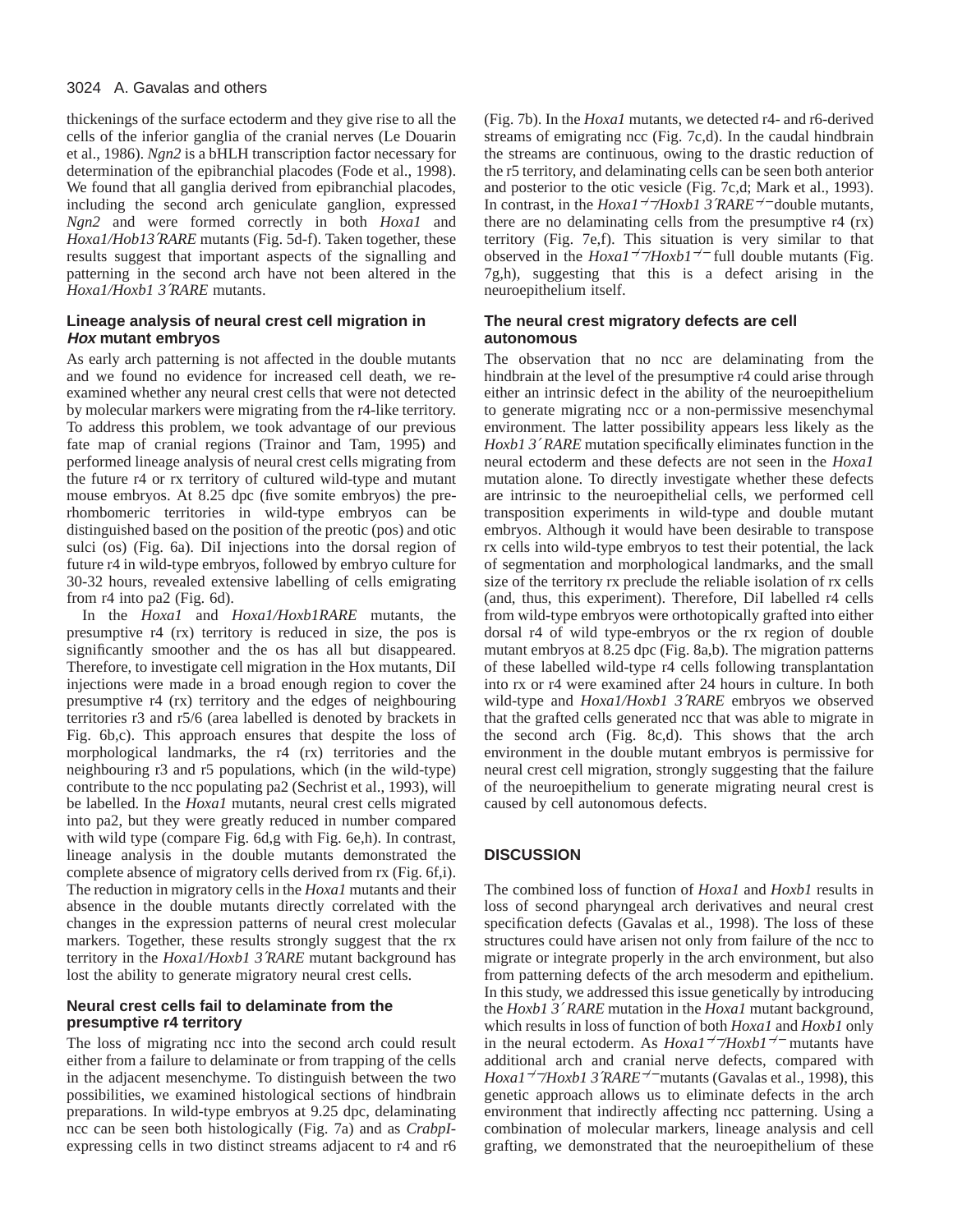mutants had cell-autonomous defects that prevent the presumptive r4 (rx) territory from generating neural crest cells. This does not prevent correct early arch patterning from taking place, and suggests that these processes can be uncoupled in vertebrates. Furthermore, our observations imply that Hox genes are not only involved in regulating the specification of axial (AP) identities in the hindbrain and neural crest tissues, but also in controlling the generation of cranial neural crest cells. These results raise seceral interesting questions with respect to the way in which these processes are related.

#### **Neural crest formation versus AP identity**

Simultaneous loss of *Hoxa1* and *Hoxb1* function does not eliminate the presumptive r4 (rx) territory; however, its precise AP identity is unknown. This cell population does express *Hoxa2,* but not *Krox20*, *kr* or *Hoxb2* (Gavalas et al., 1998; Studer et al., 1998). This suggests that rx may have a r2-like character, which is in line with the previous findings that r4 adopts an r2-like identity in single *Hoxb1* mutants (Goddard et al., 1996; Studer et al., 1996). However, as demonstrated in this paper, unlike r2, rx in the double mutants lacks the ability to generate migratory neural crest cells. One explanation would be that cells in this territory have been locked in an immature neuroepithelial state; however, we have previously found that motoneurones can be generated from these cells and send projections into the periphery in a even-like segmental pattern (Gavalas et al., 1998). Therefore, in this double mutant context where *Hoxa1* and *Hoxb1* have been jointly eliminated from only the neuroepithelium, it appears that the formation or generation of cranial neural crest has been uncoupled from segmental identity. Neural crest is still generated at more posterior levels, most probably due to functional compensation from other Hox genes.

The functional loss of *Hoxa1* and *Hoxb1* may have interfered with neural crest induction by affecting the competence of ectodermal cells to respond to neural crest-inducing signals such as Bmps and Wnts. Bmp signalling is indispensable for ncc generation, as the combination of *Bmp5* and *Bmp7* mutations (Solloway and Robertson, 1999), and interference with Bmp signalling resulted in severe depletion of ncc (Kanzler et al., 2000; Sela-Donenfeld and Kalcheim, 2000). Wnt signalling is required for maintenance and/or proliferation of neural crest, as shown by the effects of the combined *Wnt1* and *Wnt3a* mutations (Ikeya et al., 1997). Expression of genes specifically involved in neural crest generation such as noelin 1 may also have been affected (Barembaum et al., 2000). Alternatively neural crest cells may have been induced, but be unable to go through the epithelial-to-mesenchymal transition. This may implicate Hox genes in the switch to the expression of migration-specific cadherins and Rho-family GTPases necessary for this process (Liu and Jessell, 1998; Takeichi, 1995).

#### **Neural crest cells and the arch environment**

Surprisingly, both the molecular markers and DiI lineage analysis indicates that in the mutants there is no ncc in-filling from adjacent rhombomeres. This is in contrast to the findings in the chick that physical ablation of this population can be compensated for by in-filling of surrounding neural crest populations (Couly et al., 1996; Hunt et al., 1995; Saldivar et al., 1997). This difference may be due to intrinsic species-

#### Arch patterning and cranial neural crest generation 3025

specific differences or the in-filling may be a consequence of the experimental procedure itself. Alternatively, head mesenchyme adjacent to the hindbrain can form exclusion zones that help guide ncc in forming distinct migratory streams (Farlie et al., 1999; Golding et al., 2000). As a result of the combined mutations, it could be argued that this exclusion zone has expanded, precluding rx ncc migration. However, the finding that wild-type cells when transplanted into the presumptive r4 territory of the double mutant embryos can generate neural crest cells that migrate into pa2, excludes this possibility.

Fate-mapping studies in the chick have suggested that the odd-numbered rhombomeres contribute ncc to the main streams emanating from the even-numbered rhombomeres (Sechrist et al., 1993). In the double mutants examined here, based on both the molecular and cell-tracing analysis, r3 is unable to contribute ncc that will migrate in the second arch. This suggests that r3 in the mouse does not generally contribute appreciable amounts of ncc to the second arch. However, there are patterning defects in r3 of both *Hoxa1*−*/*<sup>−</sup> and *Hoxa1*−*/*−*/Hoxb1 3*′*RARE*−*/*<sup>−</sup> mutant embryos (Gavalas et al., 1998; Helmbacher et al., 1998), which most probably result from intermingling of misspecified r4 cells with the r3 territory. This may alter the normal ability of r3 to contribute ncc to the second arch.

In the chick, after extensive deletion of the neural tube, arch patterning appears to be unaffected (Veitch et al., 1999). However, the lack of DiI labelling in these experiments left open the possibility of limited ncc in-filling from anterior and posterior regions of the neural tube. Our demonstration of a complete loss of the second arch neural crest cell population has allowed us to assess the direct role of these cells on arch patterning in the mouse. We found that, in its absence, there is no excessive cell death or arrest of proliferation in the arch, implying that this population is not the source of indispensable survival or mitogenic signals. Expression of signalling molecules in the arch epithelium was not affected. The presence of mesoderm/mesenchyme in pa2 in the absence of neural crest cell migration from rx also implies that ncc are not essential for their migration into the arches. Furthermore pouch formation and ectodermal placode development were normal, highlighting the fact that ncc are not essential for these events. As these processes depend upon proper endoderm patterning (Begbie et al., 1999), it appears that endoderm is relatively normal in the double mutants examined here.

This does not imply that *Hoxa1* and *Hoxb1* do not have normal roles in endoderm patterning, as they are expressed in this tissue (Hunt et al., 1991b; Murphy and Hill, 1991). However, the *Hoxb1 3*′*RARE* mutation in the neural enhancer flanking this gene that we used in this study, specifically eliminated expression from only the ectoderm and not the endoderm (Marshall et al., 1994; Studer et al., 1998), which is regulated by a separate control element (Huang et al., 1998). Importantly, endoderm patterning and *Hoxa1* and *Hoxb1* expression are altered when mouse embryos are treated with a retinoid antagonist, suggesting that these genes do have a role in early endoderm patterning (Wendling et al., 2000).

In conclusion, it is becoming increasingly evident that arch development involves the formation of main components, which are initially patterned in a relatively independent manner, and that subsequent growth and differentiation is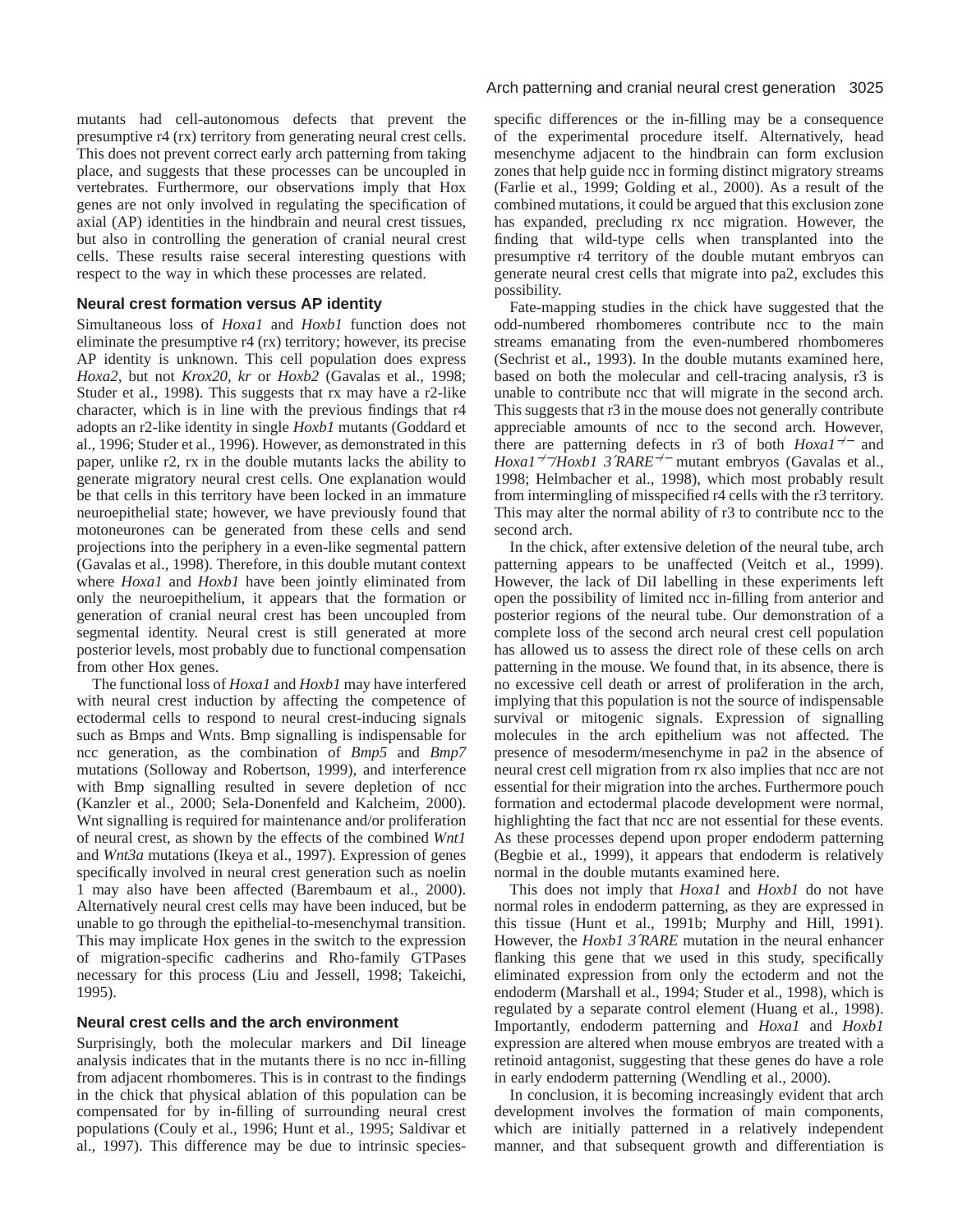#### 3026 A. Gavalas and others

tightly linked to the integration of tissue interactions between these components. This is consistent with the well-established instructive roles of neural crest cells in patterning muscle tissue (Köntges and Lumsden, 1996; Noden, 1988). How the formation and early patterning of the pharyngeal arches are coupled to the regulation of ncc formation and segmental identity will be an important issue to be addressed.

For gifts of plasmids we thank P. Charnay (*Krox20*), G.S. Barsh (*kr*), M. Wegner (*Sox10*), F. Perrin-Schmitt (*twist*), S. Mansour (*Fgf3)*, G.R. Martin (*Fgf8)*, A. McMahon (*Shh*, *Bmp7*), F. Guillemot (*Ngn2)*, P. Gruss (*Pax1*) and P. Chambon (*Crabp1*). We are grateful to P. Chambon for providing the *Hoxa1* mouse line. We also thank Helena Grigorieva for the histology and the staff of the NIMR animal house for mouse husbandry. A. G. was supported by an EMBO postdoctoral fellowship, and P. T. by EMBO and HFSP postdoctoral fellowships. This work was funded by Core MRC Programme support to R. K. Correspondence and requests for materials should be addressed to R. K.

## **REFERENCES**

- **Ahlgren, S. C. and Bronner-Fraser, M.** (1999). Inhibition of sonic hedgehog signaling in vivo results in craniofacial neural crest cell death. *Curr. Biol.* **9**, 1304-1314.
- **Barembaum, M., Moreno, T. A., LaBonne, C., Sechrist, J. and Bronner-**Fraser, M. (2000). Noelin-1 is a secreted glycoprotein involved in generation of the neural crest. *Nat. Cell Biol.* **2**, 219-225.
- **Begbie, J., Brunet, J. F., Rubenstein, J. L. and Graham, A.** (1999). Induction of the epibranchial placodes. *Development* **126**, 895-902.
- **Chen, Z. F. and Behringer, R. R.** (1995). twist is required in head mesenchyme for cranial neural tube morphogenesis. *Genes Dev.* **9**, 686- 699.
- **Chiang, C., Litingtung, Y., Lee, E., Young, K. E., Corden, J. L., Westphal, H. and Beachy, P. A.** (1996). Cyclopia and defective axial patterning in mice lacking Sonic hedgehog gene function. *Nature* **383**, 407-413.
- **Chisaka, O., Musci, T. and Capecchi, M.** (1992). Developmental defects of the ear, cranial nerves and hindbrain resulting from targeted disruption of the mouse homeobox gene *Hox-1.6*. *Nature* **355**, 516-520.
- **Cordes, S. P. and Barsh, G. S.** (1994). The mouse segmentation gene *kr* encodes a novel basic domain-leucine zipper transcription factor. *Cell* **79**, 1025-1034.
- **Couly, G. F., Grapin-Bottom, A., Coltey, P. and Le Douarin, N. M.** (1996). The regeneration of the cephalic neural crest, a problem revisited: the regenerating cells originate from the contralateral or from the anterior and posterior neural folds. *Development* **122**, 3393-3407.
- **Dickinson, M. E., Selleck, M. A., McMahon, A. P. and Bronner-Fraser, M.** (1995). Dorsalization of the neural tube by the non-neural ectoderm. *Development* **121**, 2099-2106.
- **Farlie, P. G., Kerr, R., Thomas, P., Symes, T., Minichiello, J., Hearn, C. J. and Newgreen, D.** (1999). A paraxial exclusion zone creates patterned cranial neural crest cell outgrowth adjacent to rhombomeres 3 and 5. *Dev. Biol.* **213**, 70-84.
- **Fode, C., Gradwohl, G., Morin, X., Dierich, A., LeMeur, M., Goridis, C. and Guillemot, F.** (1998). The bHLH protein NEUROGENIN 2 is a determination factor for epibranchial placode-derived sensory neurons. *Neuron* **20**, 483-494.
- **Francis-West, P., Ladher, R., Barlow, A. and Graveson, A.** (1998). Signalling interactions during facial development. *Mech. Dev.* **75**, 3-28.
- **Fraser, S., Keynes, R. and Lumsden, A.** (1990). Segmentation in the chick embryo hindbrain is defined by cell lineage restrictions. *Nature* **344**, 431- 435.
- **Gavalas, A., Davenne, M., Lumsden, A., Chambon, P. and Rijli, F.** (1997). Role of *Hoxa-2* in axon pathfinding and rostral hindbrain patterning. *Development* **124**, 3693-3702.
- **Gavalas, A., Studer, M., Lumsden, A., Rijli, F., Krumlauf, R. and Chambon, P.** (1998). *Hoxa1* and *Hoxb1* synergize in patterning the hindbrain, cranial nerves and second pharyngeal arch. *Development* **125**, 1123-1136.
- **Gendron-Maguire, M., Mallo, M., Zhang, M. and Gridley, T.** (1993). Hoxa-

2 mutant mice exhibit homeotic transformation of skeletal elements derived from cranial neural crest. *Cell* **75**, 1317-1331.

- **Goddard, J., Rossel, M., Manley, N. and Capecchi, M.** (1996). Mice with targeted disruption of *Hoxb1* fail to form the motor nucleus of the VIIth nerve. *Development* **122**, 3217-3228.
- **Golding, J., Trainor, P., Krumlauf, R. and Gassman, M.** (2000). Defects in pathfinding by cranial neural crest cells in mice lacking the Neuregulin receptor ErbB4. *Nat. Cell Biol.* **2**, 103-109.
- **Graham, A., Heyman, I. and Lumsden, A.** (1993). Even-numbered rhombomeres control the apoptotic elimination of neural crest cells from odd-numbered rhombomeres in the chick hindbrain. *Development* **119**, 233- 245.
- **Graham, A., Papalopulu, N., Lorimer, J., McVey, J., Tuddenham, E. and Krumlauf, R.** (1988). Characterization of a murine homeo box gene, *Hox 2.6*, related to the *Drosophila deformed* gene. *Genes Dev.* **2**, 1424-1438.
- **Graham, A., Francis-West, P., Brickell, P. and Lumsden, A.** (1994). The signalling molecule BMP4 mediates apoptosis in the rhombencephalic neural crest. *Nature* **372**, 684-686.
- **Grapin-Botton, A., Bonnin, M.-A., Ariza-McNaughton, L., Krumlauf, R. and LeDouarin, N. M.** (1995). Plasticity of transposed rhombomeres: Hox gene induction is correlated with phenotypic modifications. *Development* **121**, 2707-2721.
- **Heikinheimo, M., Lawshe, A., Shackleford, G., Wilson, D. B. and MacArthur, C. A.** (1994). *Fgf-8* expression in the post-gastrulation mouse suggests roles in the development of face, limbs and central nervous system. *Mech. Dev.* **48**, 129-138.
- **Helmbacher, F., Pujades, C., Desmarquet, C., Frain, M., Rijli, F., Chambon, P. and Charnay, P.** (1998). *Hoxa1* and *Krox20* synergize to control the development of rhombomere 3. *Development* **125**, 4739- 4748.
- **Hendzel, M. J., Wei, Y., Mancini, M. A., Van Hooser, A., Ranalli, T., Brinkley, B. R., Bazett-Jones, D. P. and Allis, C. D.** (1997). Mitosisspecific phosphorylation of histone H3 initiates primarily within pericentromeric heterochromatin during G2 and spreads in an ordered fashion coincident with mitotic chromosome condensation. *Chromosoma* **106**, 348-360.
- **Huang, D., Chen, S., langston, A. and Gudas, L.** (1998). A conserved retinoic acid responsive element in the murine *Hoxb-1* gene is required for expression in the developing gut. *Development* **125**, 3235-3246.
- **Hunt, P., Gulisano, M., Cook, M., Sham, M., Faiella, A., Wilkinson, D., Boncinelli, E. and Krumlauf, R.** (1991a). A distinct *Hox* code for the branchial region of the head. *Nature* **353**, 861-864.
- **Hunt, P., Wilkinson, D. and Krumlauf, R.** (1991b). Patterning the vertebrate head: murine Hox 2 genes mark distinct subpopulations of premigratory and migrating neural crest. *Development* **112**, 43-51.
- **Hunt, P., Ferretti, P., Krumlauf, R. and Thorogood, P.** (1995). Restoration of normal Hox code and branchial arch morphogenesis after extensive deletion of hindbrain neural crest. *Dev. Biol.* **168**, 584-597.
- **Ikeya, M., Lee, S. M., Johnson, J. E., McMahon, A. P. and Takada, S.** (1997). Wnt signalling required for expansion of neural crest and CNS progenitors. *Nature* **389**, 966-970.
- **Itasaki, N., Sharpe, J., Morrison, A. and Krumlauf, R.** (1996). Reprogramming *Hox* expression in the vertebrate hindbrain: Influence of paraxial mesoderm and rhombomere transposition. *Neuron* **16**, 487-500.
- **Kanzler, B., Foreman, R. K., Labosky, P. A. and Mallo, M.** (2000). BMP signaling is essential for development of skeletogenic and neurogenic cranial neural crest. *Development* **127**, 1095-1104.
- **Keynes, R. and Krumlauf, R.** (1994). Hox genes and regionalization of the nervous system. *Annu. Rev. Neurosci.* **17**, 109-132.
- **Köntges, G. and Lumsden, A.** (1996). Rhombencephalic neural crest segmentation is preserved throughout craniofacial ontogeny. *Development* **122**, 3229-3242.
- **Kuhlbrodt, K., Herbarth, B., Sock, E., Hermans-Borgmeyer, I. and Wegner, M.** (1998). Sox10, a novel transcriptional modulator in glial cells. *J. Neurosci.* **18**, 237-50.
- **LaBonne, C. and Bronner-Fraser, M.** (1999). Molecular mechanisms of neural crest formation. *Annu Rev Cell Dev Biol* **15**, 81-112.
- **Le Douarin, N.** (1983). *The Neural Crest*. Cambridge: Cambridge University Press.
- **Le Douarin, N., Fontaine-Perus, J. and Couly, G.** (1986). Cephalic ectodermal placodes and neurogenesis. *Trend Neurosci.* **9**, 175-180.
- **Liu, J. P. and Jessell, T. M.** (1998). A role for rhoB in the delamination of neural crest cells from the dorsal neural tube. *Development* **125**, 5055-5067.
- **Lufkin, T., Dierich, A., LeMeur, M., Mark, M. and Chambon, P.** (1991).